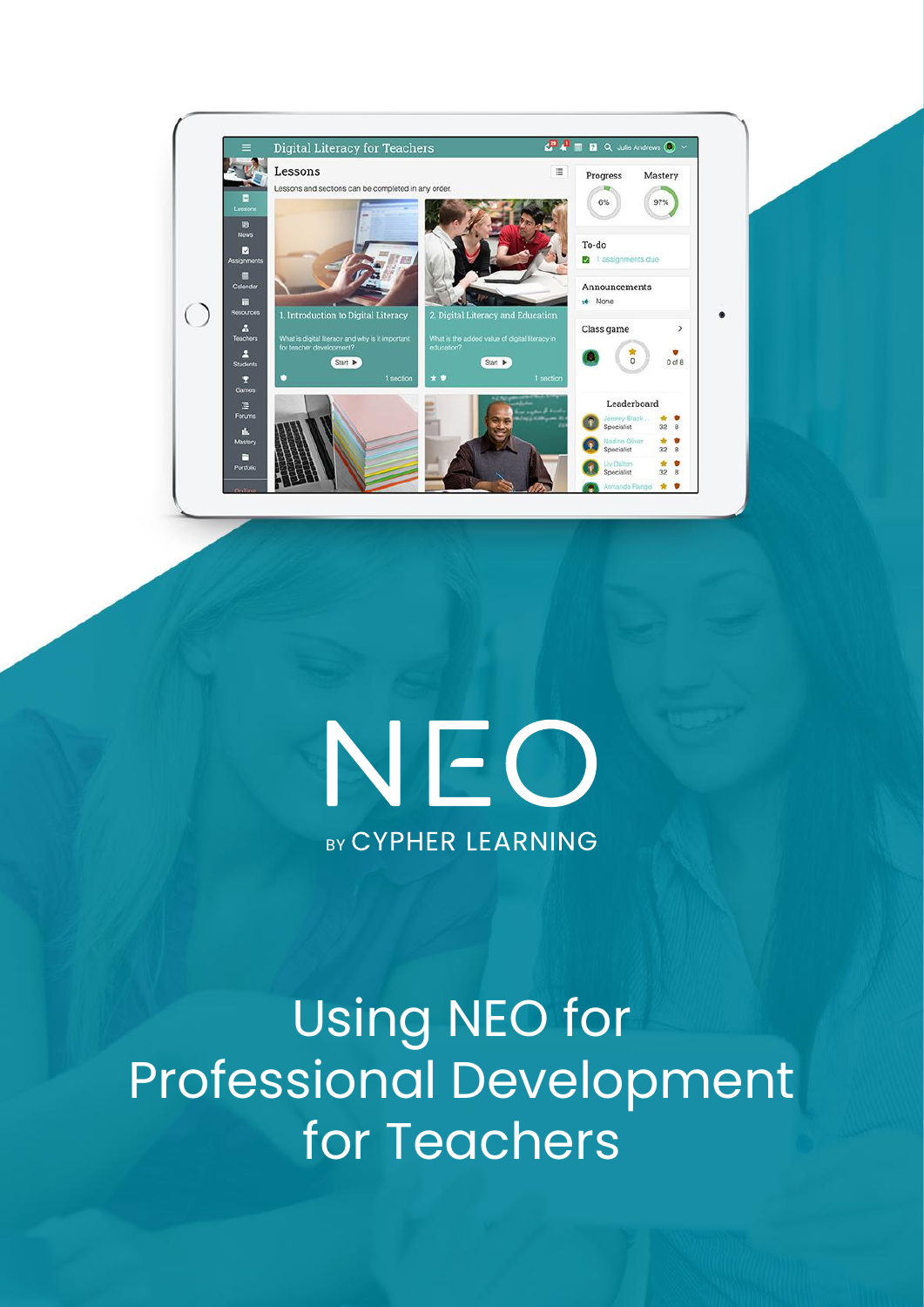#### Table of contents

| 3 |
|---|
|   |
|   |
|   |
|   |
|   |
|   |

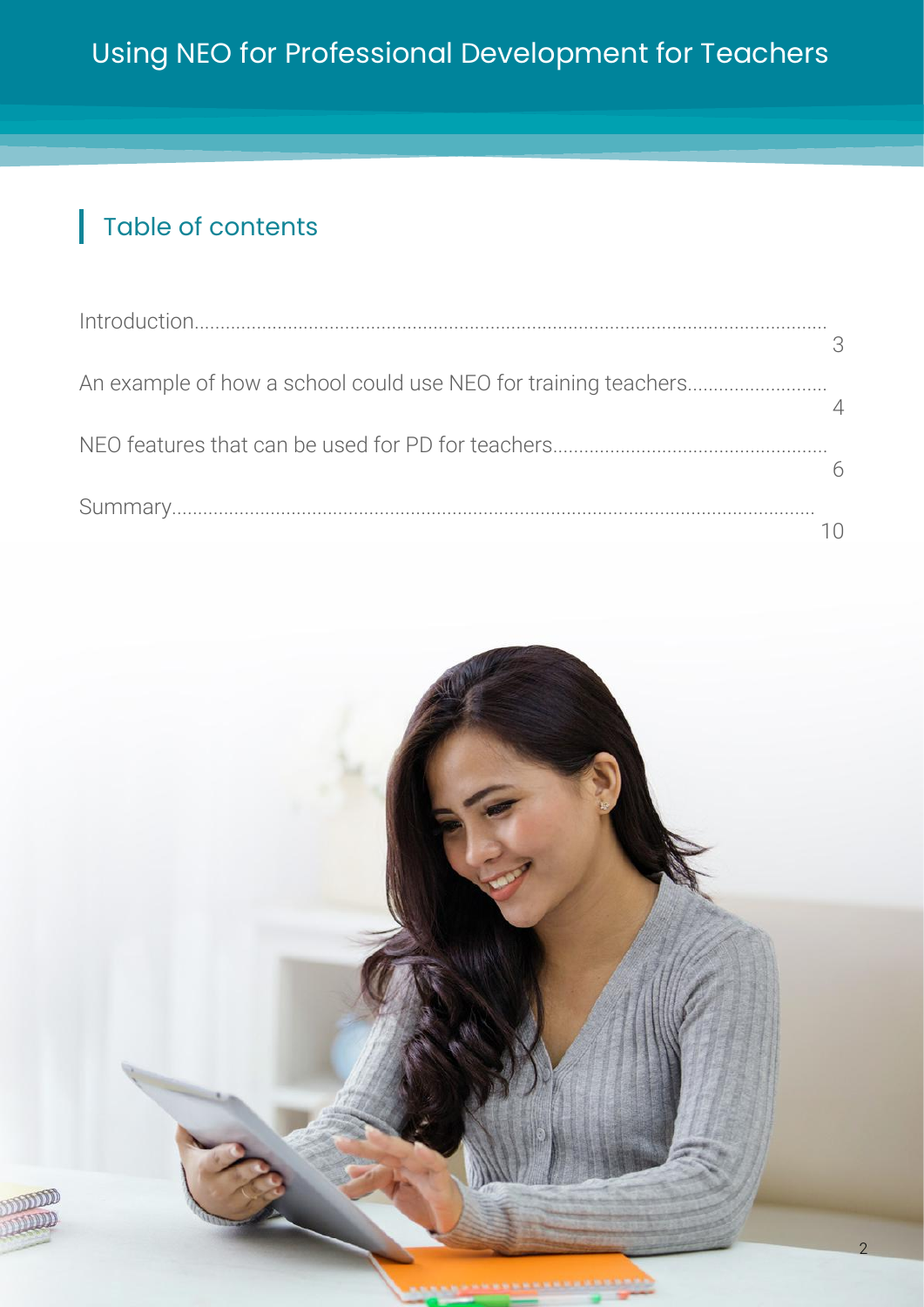## <span id="page-2-0"></span>Introduction

The most important resource of any organization, no matter its size, scope or industry, is the human resource  $-$  its people. Therefore, the success of any educational institution can be directly correlated to how well the faculty members and staff are prepared.

Teachers everywhere are expected to constantly improve their skills, learn new pedagogies and develop new strategies to engage their students. Many educational institutions value their faculty staff and understand they need to provide specialized professional development for teachers. In the search for the best course of action however, there's one simple solution that seems to hide in plain sight: using the school LMS to provide PD for teachers.

With the same LMS that manages all aspects of students' learning, schools can create master courses for teachers to improve their skills, certification training programs, enhance collaboration between teachers within a district, and so much more.

NEO is a world-class, award-winning learning management system (LMS) for schools and universities. The platform is known for delivering a great user experience while incorporating all the essential tools schools need to support effective teaching and learning. NEO is the perfect solution for managing all classroom activities, but schools can also use NEO for professional development programs for teachers.

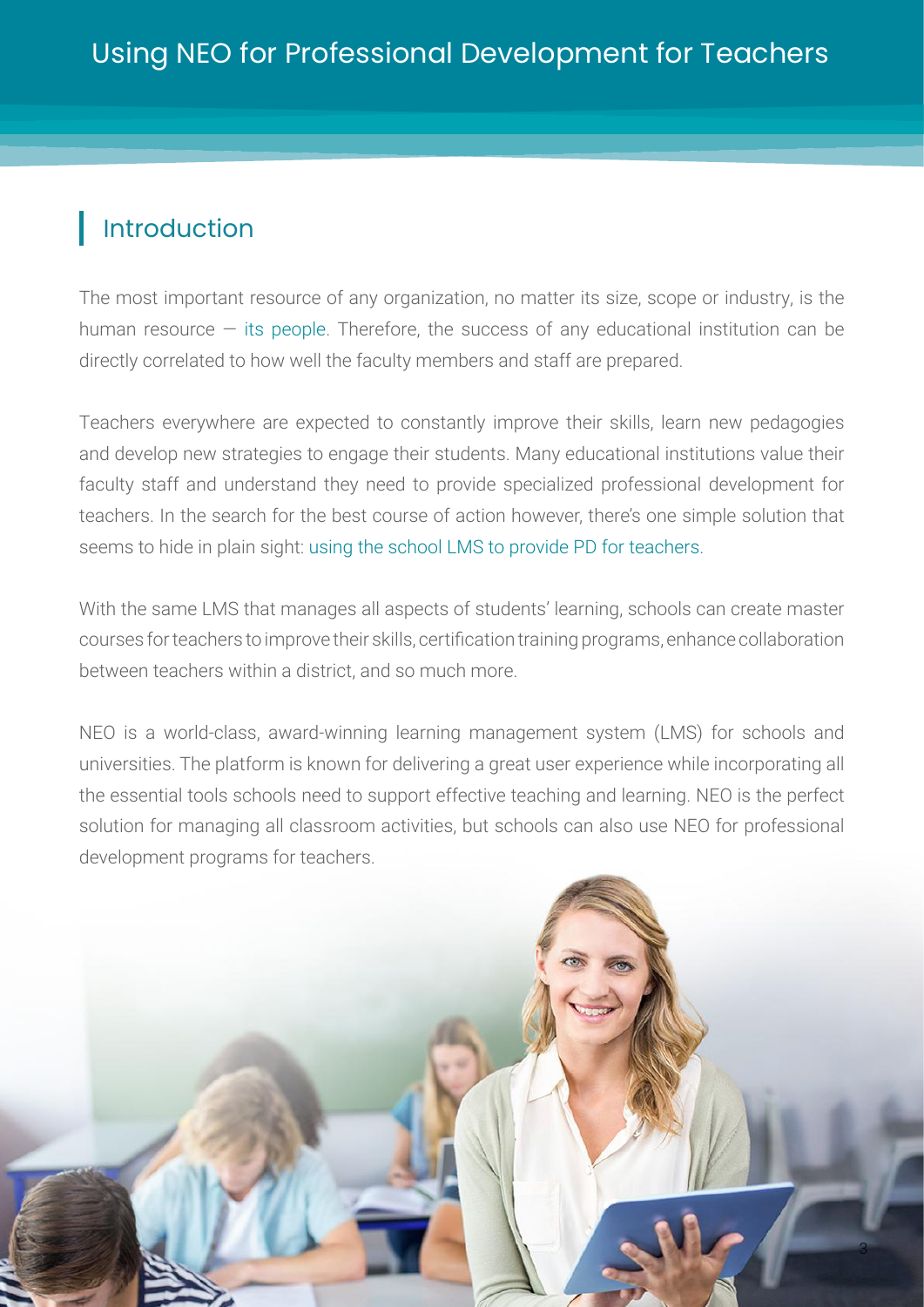## <span id="page-3-0"></span>An example of how a school could use NEO for training teachers

A school might want to develop a training to help teachers learn how to use technology in the classroom. This training could cover different levels, Level 1 could be an introductory class on teaching with technology, Level 2 a class on the basics of blended learning, and Level 3 a class on flipped classroom pedagogies.

Schools can create a learning path in NEO that would include these three classes as part of a mandatory certification that all teachers must do. Using this feature schools can require teachers to go through each class in the path in the order established by the school.

Using the automation feature, the school can automatically enroll teachers in the path and send them a welcome message with an overview of the training. They can also automatically enroll teachers in a support group dedicated to this training where teachers can collaborate and exchange ideas.

Each class in the learning path can be customized to suit the learning style of your teachers. For example, you might want to do a face to face training for the first class, a self-paced style for the second class allowing teachers to learn at their own pace, and micro learning for the last class where the entire class content could be a video.

To make sure teachers are learning everything they need, you can use the Mastery feature to set the skills that each class must cover. Then you can tag class content with the skills it should be teaching and assessing and track how well teachers are doing on each skill.

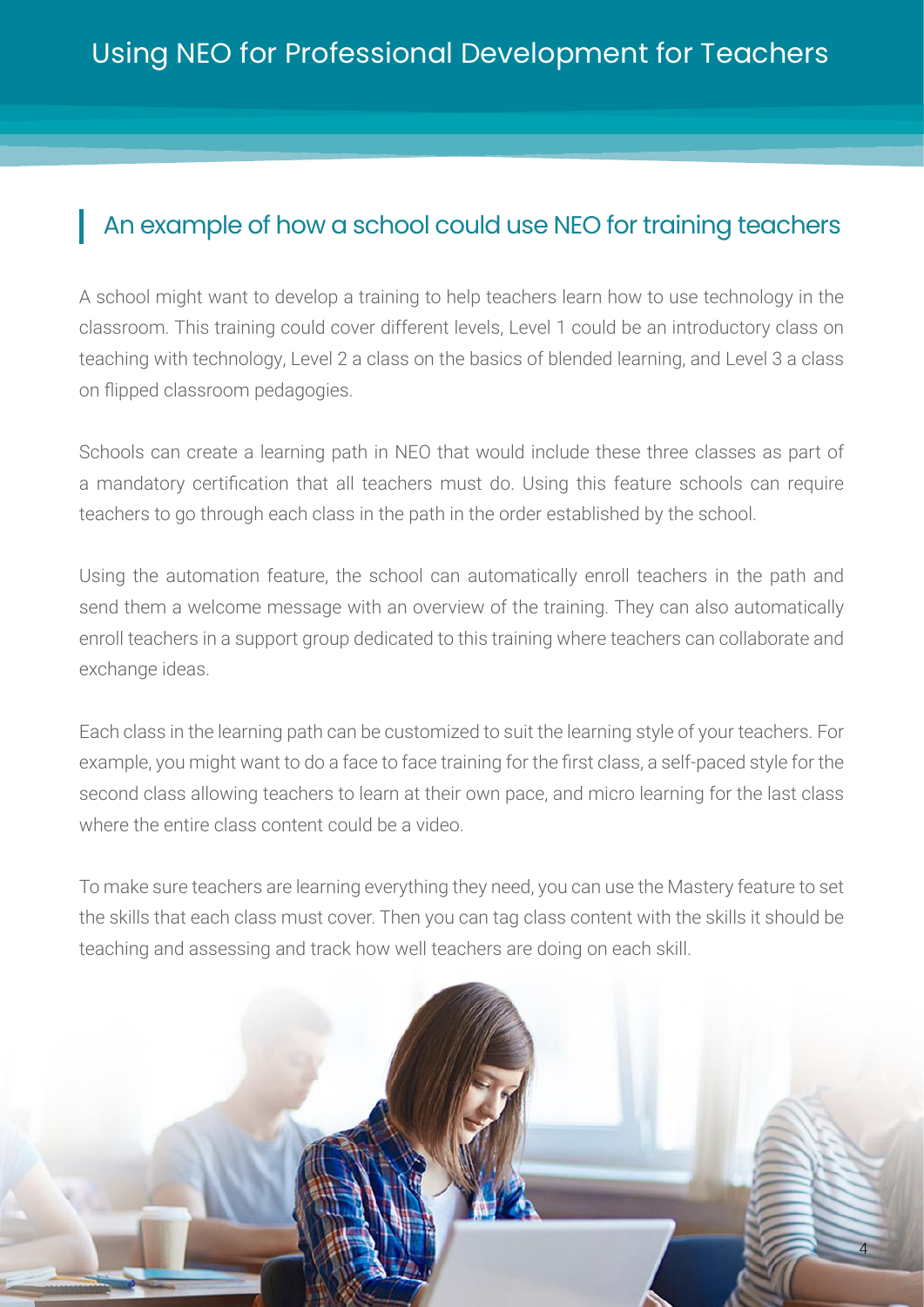Using adaptive learning you can personalize what content you make available to teachers based on their progress. For example, if a teacher scores below a certain level in a module, you can show them some additional modules that other teachers won't see. Similarly, if a teacher scores above a certain level, you could give them a harder assessment in the next module.

To make the training more engaging, schools can create games where teachers can earn points and badges as they advance through classes.

If you want teachers to take these classes periodically, you can use the compliance feature to make the classes mandatory by establishing for how long teachers are compliant once they've completed the courses and when they need to renew their compliance. You can set up an action to automatically enroll teachers back in classes when compliance is almost due.

Once teachers finish all the classes in the learning path, you can award them with a custom certificate of completion.

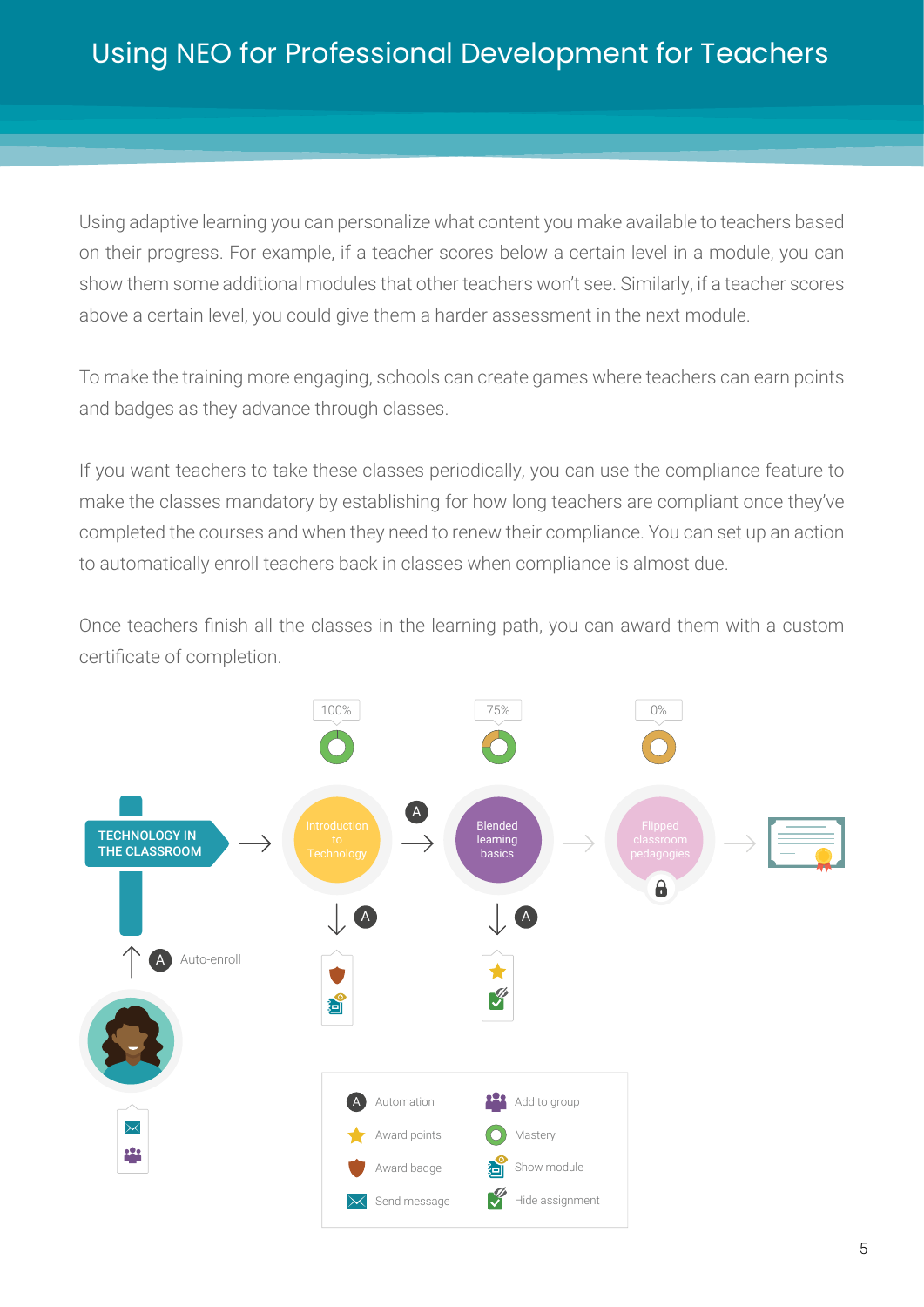## <span id="page-5-0"></span>NEO features that can be used for PD for teachers

#### Learning paths

Schools can set up learning paths for teachers, which are sequences of courses that must be completed in order. This feature is useful for creating trainings with different levels. For example, a learning path on Teaching methods could have the following courses: communication techniques for teachers, motivating students to learn, and instructional planning for successful teaching. When the learning path is completed, teachers can receive a certificate of completion.

| Action                                           | Added       | <b>Fdit</b> | Remove |
|--------------------------------------------------|-------------|-------------|--------|
| × Send the "class completion" canned message     | Jan 7, 2020 |             | ÷      |
| Award certificate Completion certificate (Popup) | Jan 7, 2020 |             |        |

#### **Classes**

Schools can choose from a variety of teaching styles such as instructor-led, self-paced, blended, or micro learning. Sometimes schools might find more valuable to do teacher trainings face to face, while other times a micro course to teach a one-time concept on a pedagogy could be more efficient.

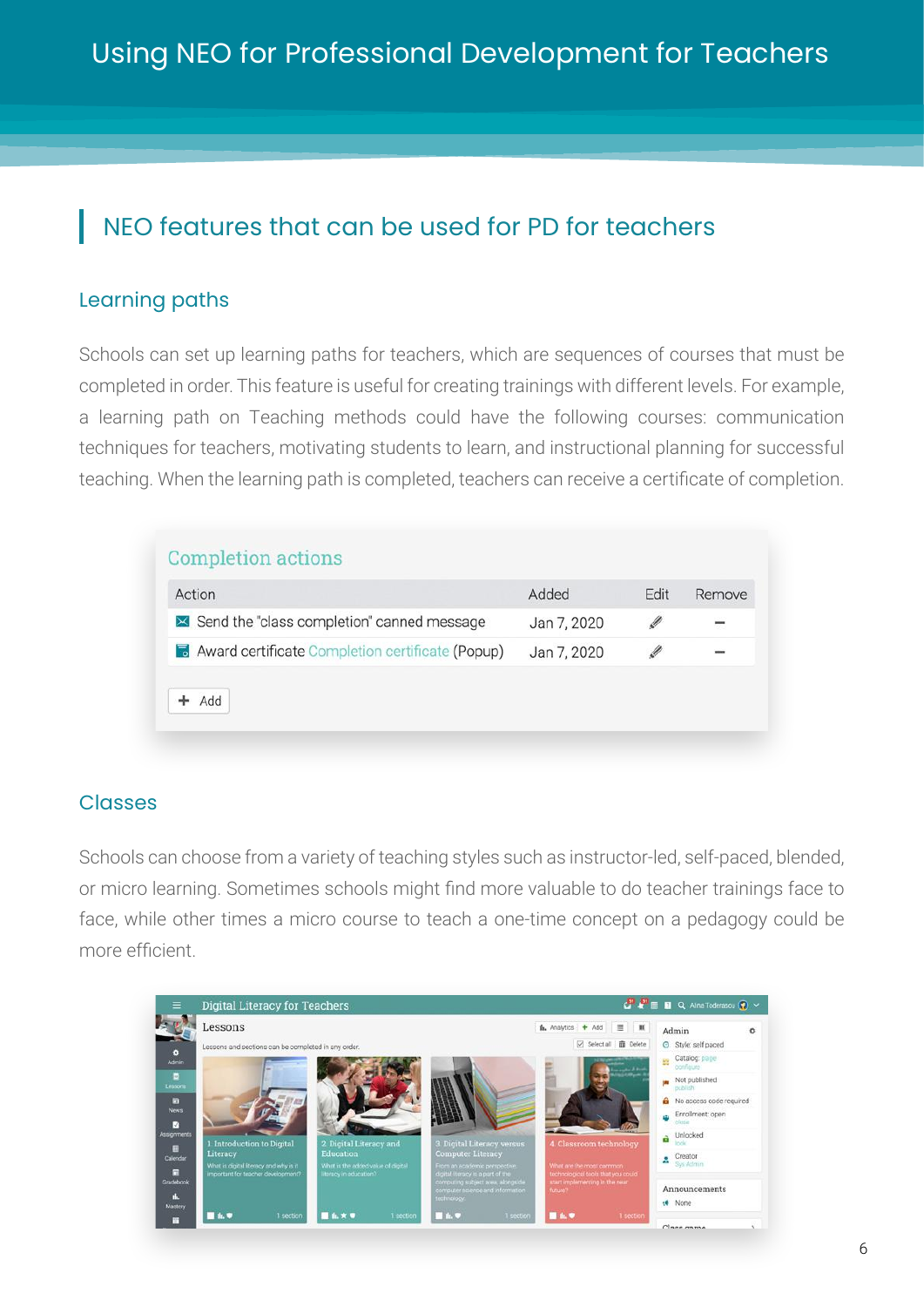#### **Mastery**

To make sure teachers are learning everything they need, you can use the Mastery feature to set the skills that each class must cover. Then you can tag class content with the skills it should be teaching and assessing. For example, in a training on how to do BYOD in the classroom, a skill that teachers must learn is how to use mobile apps in classroom activities. Using mastery, you can tag the class content that should teach and asses that skill, then track how well teachers understood the concept.

| Ξ                       | <b>Digital Literacy for Teachers</b>                                        | $\frac{1}{\sqrt{2}}$ <b>a</b> $\blacksquare$ <b>B</b> Q Tudor Baker $\blacksquare$ $\vee$ |
|-------------------------|-----------------------------------------------------------------------------|-------------------------------------------------------------------------------------------|
| 陸                       | <b>D</b> <sup>9</sup> Mastery                                               |                                                                                           |
|                         | Here is your mastery rating for the competencies associated with the class: |                                                                                           |
| Ξ                       |                                                                             | Cood: C Fair C Poor @ Unknown                                                             |
| Lessons                 |                                                                             |                                                                                           |
| m<br>News               |                                                                             |                                                                                           |
| ₽<br><b>Assignments</b> | Good<br>$\tilde{\phantom{a}}$                                               |                                                                                           |
| 田<br>Calendar           | Unknown                                                                     |                                                                                           |
| m<br>Resources          |                                                                             |                                                                                           |
| д<br>Teachers           |                                                                             |                                                                                           |
| д                       | Digital Literacy                                                            |                                                                                           |
| Students                | Competency                                                                  | Rating                                                                                    |
| п<br>Games              | 1. Digital literacy: conceptualization                                      | 80%                                                                                       |
| 潭                       | 1.1. Definitions                                                            | 80%                                                                                       |
| Forums                  | 1.2. Paradigms                                                              | 80%                                                                                       |
| А.                      | 2. Digital tools                                                            | m a<br>$\sim$                                                                             |
|                         |                                                                             |                                                                                           |
| Mastery                 | 2.1 Basic classroom tools                                                   | $\sim$                                                                                    |
| п<br>Portfolio          | 2.2. Digital devices                                                        | m i<br>٠                                                                                  |

#### Automation

This feature allows schools to trigger actions throughout the platform when teachers do certain tasks. For example, you can set up a rule to automatically add new teachers in a Faculty group and send them a personalized welcome message. You can also automatically enroll teachers in classes and learning paths that train them on various pedagogies.

| Added actions                                                          |             |      |                          |
|------------------------------------------------------------------------|-------------|------|--------------------------|
| Add actions here that should be performed when an account is added.    |             |      |                          |
| Action                                                                 | Added       | Edit | Remove                   |
| Send the "new account" canned message                                  | Jan 7, 2020 | Ø    | $\overline{\phantom{0}}$ |
| <b>&amp; Add to group Parents of Appleton (Account type in Parent)</b> | Jan 7, 2020 |      | $\cdots$                 |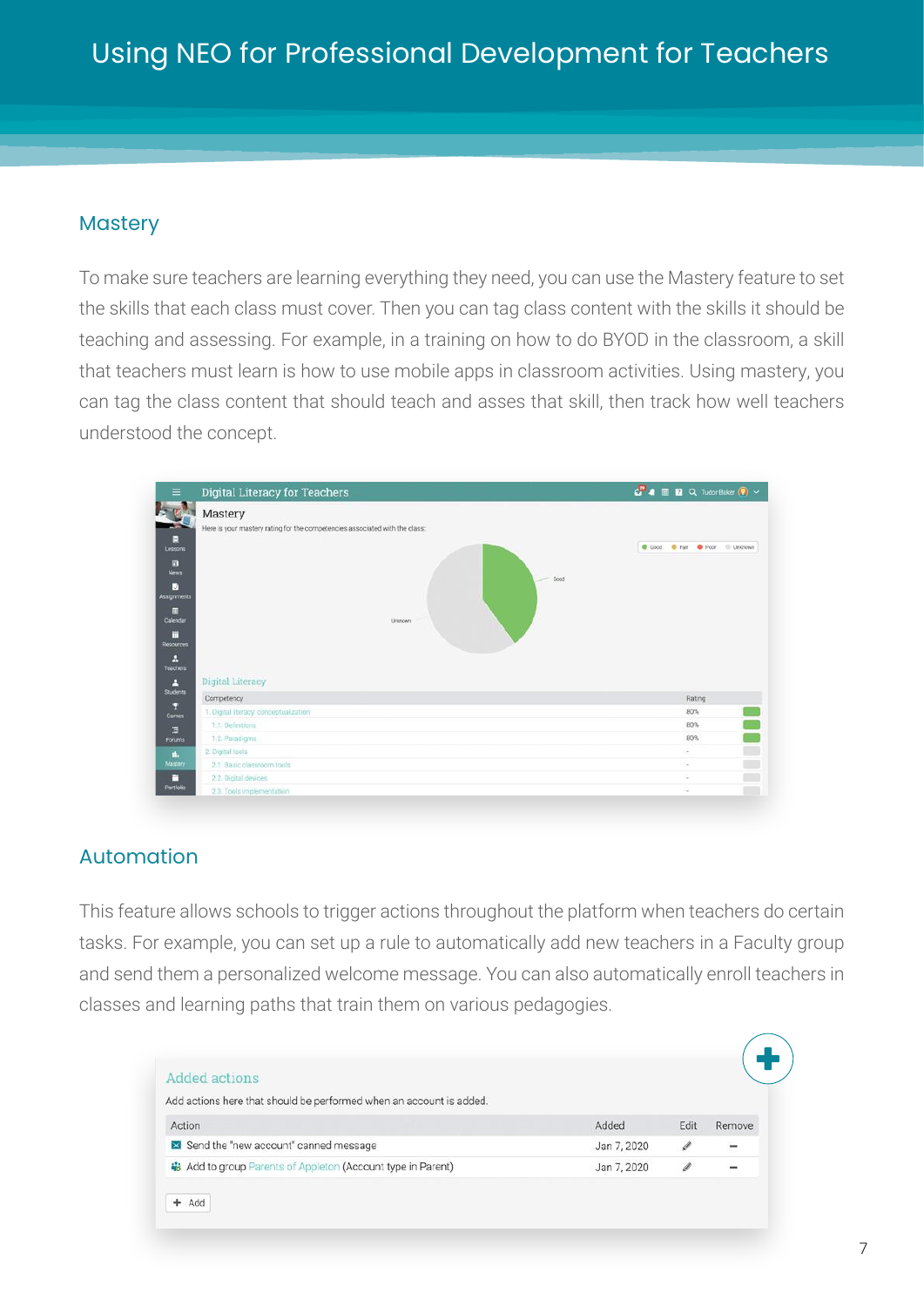#### Gamification

Teachers also need incentives during trainings. The gamification feature allows you to create games where teachers can earn points and badges as they advance through classes and learning paths. For example, you can create a custom badge "Great Technology Skills" and award it when they complete a class on How to use Technology in the class.

|                        | Class game                                                      |              |      | $\leftarrow$ Games |   | Leaderboard                      |                     |
|------------------------|-----------------------------------------------------------------|--------------|------|--------------------|---|----------------------------------|---------------------|
| n.<br>$\bullet$        | $angle$ Edit = Delete                                           |              |      |                    |   | Jetemy Blackm.<br>Specialist     | * *<br>$32 \quad 8$ |
| <b>Admin</b><br>Θ      | Levels                                                          |              |      |                    |   | Nadine-Diver<br>Specialist       | * *<br>32.8         |
| Lessons                | Levels                                                          | Points       | Edit | Remove             | Ω | Liv Dalton<br>Specialist         | $*$ $*$<br>32B      |
| п<br><b>News</b>       | <b>Il</b> Novice                                                | 10           | ∕    | -                  |   | Armando Rangel                   | * *                 |
| п                      | .d Apprentice                                                   | 15           | ,    | ۰                  |   | Specialist                       | 277                 |
| Assignments            | .I Specialist                                                   | 25           | v    | $\sim$             | m | Znolt B<br>Specialist            | $+ 9$<br>256        |
| <b>STE</b><br>Calendar | $+$ Add                                                         |              |      |                    |   | Nicole O'Callag.<br>Specialist   | $\star$ .<br>256    |
| 同<br>Gradebook         | Novice level actions                                            |              |      |                    |   | Alma Toderascu<br>Specialist     | $*$ $*$<br>256      |
| d.                     | The following actions are performed when this level is achieved |              |      |                    |   | <b>Tudor Baker</b><br>Apprentice | $*$ $*$<br>206      |
| <b>Müstery</b>         | Action                                                          | Added        | Edit | Remove             |   |                                  |                     |
| m<br><b>Resources</b>  | Send the 'achieve level' canned message                         | Jul 14, 2018 | ,    | ÷                  |   |                                  |                     |
| в<br><b>Students</b>   | $+$ Add                                                         |              |      |                    |   |                                  |                     |
| л                      | Apprentice level actions                                        |              |      |                    |   |                                  |                     |
| <b>Teachers</b>        | The following actions are performed when this level is achieved |              |      |                    |   |                                  |                     |
| Ŧ<br>Games             | Action                                                          | Added        | Edit | Remove             |   |                                  |                     |
| 潭                      | Send the 'achieve level' canned message                         | Jul 14, 2018 | ,    | m                  |   |                                  |                     |

#### **Compliance**

Compliance is a useful feature for schools that wish to track teacher compliance. You can select the classes that are required for compliance, then set up for how long the teacher is in compliance once they've completed the class, and whether they need to renew their compliance periodically. For example, if you want teachers to take a class on Digital Teaching Skills every year, then you can make the class mandatory to take and automatically enroll teachers back in the class at the beginning of each year.

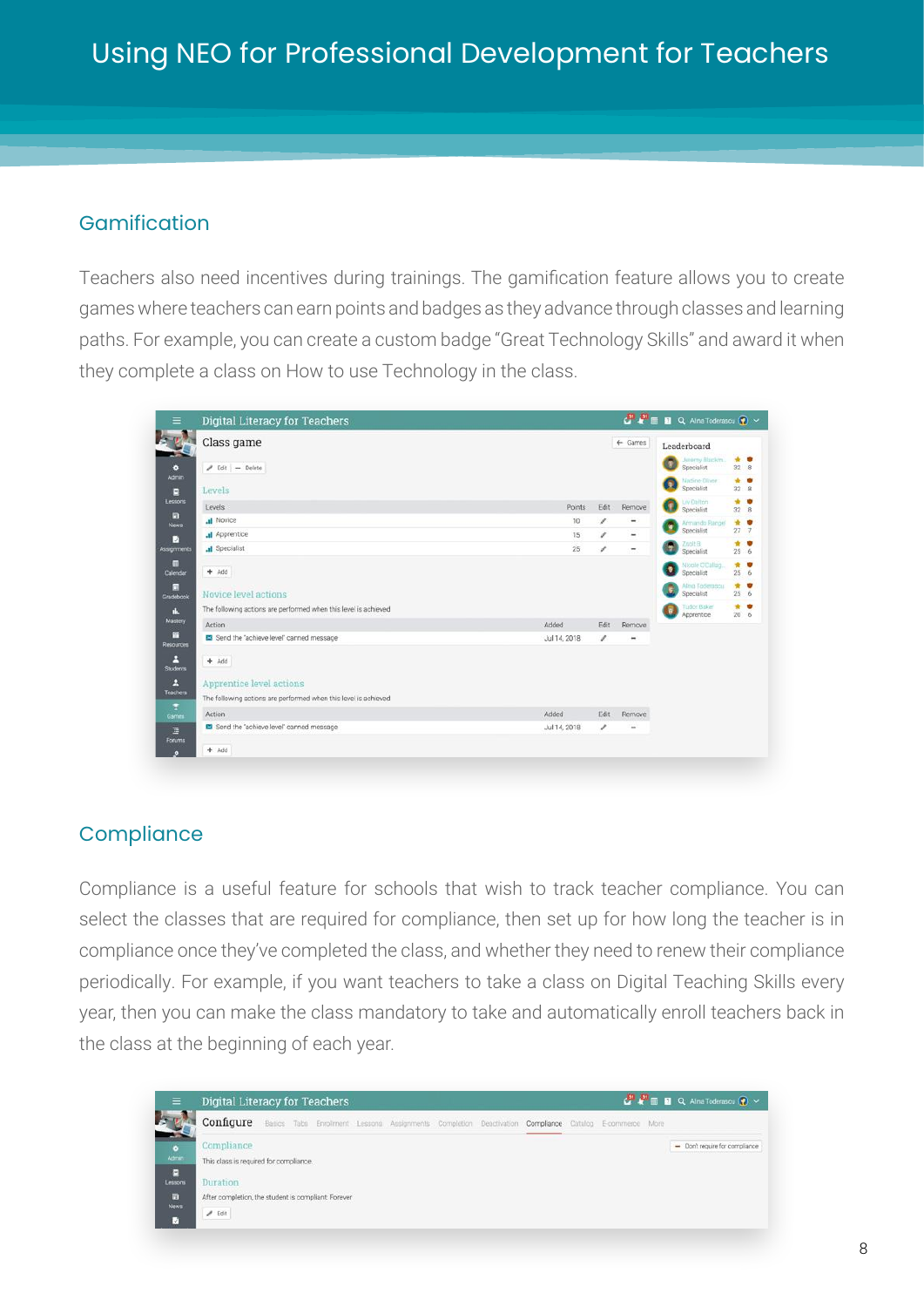#### **Certificates**

Professional development for teachers usually involves getting various certifications. In NEO, schools can design courses and learning paths for certification. Schools can award certificates to teachers upon completion of courses or learning paths.



#### Teams

Teams are a special kind of group that includes the concept of "team leaders". You can allow leaders to enroll team members into classes, to run reports on members, and use automation to trigger actions. Teams can be used to organize teachers from various departments. For example, a team could be all the math teachers in a school. Then you can trigger various actions such as enrolling all the teachers from this team in a training course on teaching high-school mathematics.